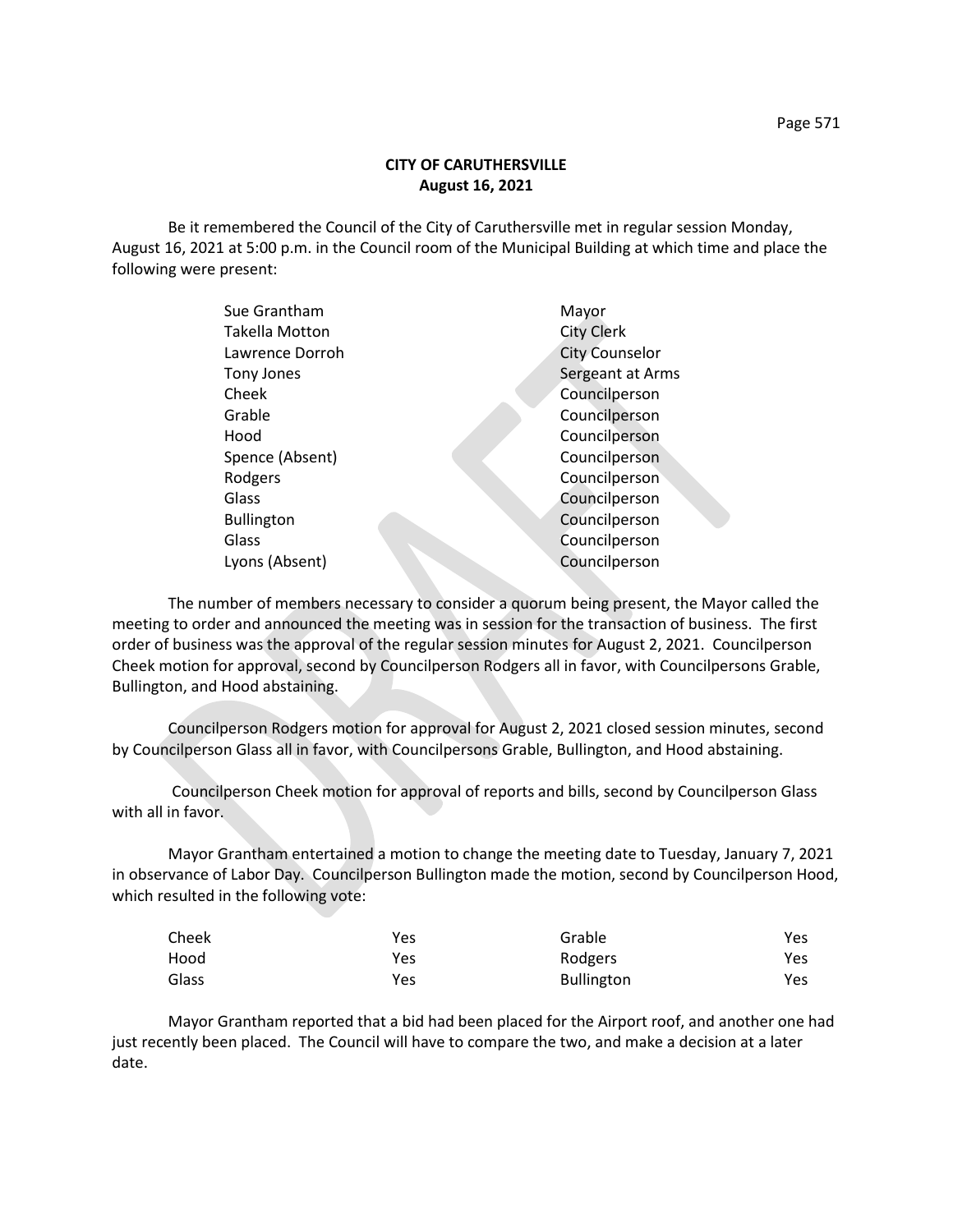Fire report; Fire calls from August 4, 2021 to August 16, 2021 are as follows: 8/4/21; Smoke scare with no damage on Laurant, 8/5/21; An 18 wheeler leaking diesel on I55, 8/6/21; Got call about a Page 572

large brush fire, turned out to be tires being burned on County Rd 524, 8/15/21; Fire alarm sounding at Caruthersville Middle School with nothing being detected. There has been 101 fire calls to date compared to 59 this time last year. A survey will be conducted Tuesday, August 17, 2021 for the insurance rating for the department, and also filled out paperwork for storm weather certification.

Public Works; Paul Shaw reported that bids had been conducted for the City's surplus equipment. Out of the eight pieces of equipment being available to be bid upon, four bids took place. The 2005/1500 Truck was awarded for \$1,160, 1997/2500 Flatbed \$520.00, 2005/1500 Humane Truck \$950.00, and the 2005 Chevrolet Suburban for \$1,051.55. Councilperson Grable motion to accept the bids, second by Councilperson Rodgers, which resulted in the following vote:

| Cheek | Yes | Grable            | Yes |
|-------|-----|-------------------|-----|
| Hood  | Yes | Rodgers           | Yes |
| Glass | Yes | <b>Bullington</b> | Yes |

Code Enforcement; Barry Gilmore reported that this will be the last week for two of the summer workers. One of the workers will continue to work through the work study program until the end of the season for mowing. Another one of the workers will be attending college next semester, and will continue with the City as a regular full time employee operating the street sweeper along with other duties.

Park & Recreation; Lamonte Bell reported that all the plumbing was complete at the Recreation Center. The Park Board met last Wednesday and talked about ways of improvements and Mr. Bell will be visiting other Recreation Centers to get ideas. There will be a customer appreciation event sometime in October. Councilperson Grable worked on getting the computers updated, and training will take place to get the Recreation Center on track. Mayor Grantham stated that the internet will be worked on among other things to get the Recreation Center up and running.

Library report; Teresa Tidwell reported that the Library's audio books weren't being checked out because of the change of technology with streaming. So the audio section will be incorporated with the fiction section. The new diversity books that were awarded through the state are on display next to the checkout stand. The Historical Society Wall of Distinction voting has taken place, and the ceremony will take place Friday, September 24, 2021 at 1:30 p.m.; the names will be announced soon. The jazz concert Friday, August 13, 2021 was very well received.

City Collector; Paige Gillock presented her Collections Abstract Report from August 1, 2021 through August 16, 2021 as follows: Real Estate \$3,927.22, Personal Property \$48.74, Miscellaneous \$85.00, Total Taxes \$3,064.20, Total Interest and Fees \$996.76, Total Collections \$4,060.96.

Economic Development; Jana Merideth reported that Shad Burner will be at the Library August 24, 2021 from 9:00 a.m. until 10:00 a.m., BLP Cleanup will meet Tuesday, August 17, 2021, Downtown Tourism will meet Thursday, August 19, 2021, and Workforce Development will meet August 23, 2021. Jim Grebing, Economic Developer with Kennett, MO is honing in on the food industry with Value Added Ag., Ms. Merideth, and can get more information if interested. Tammy Tankersly sent a contact with the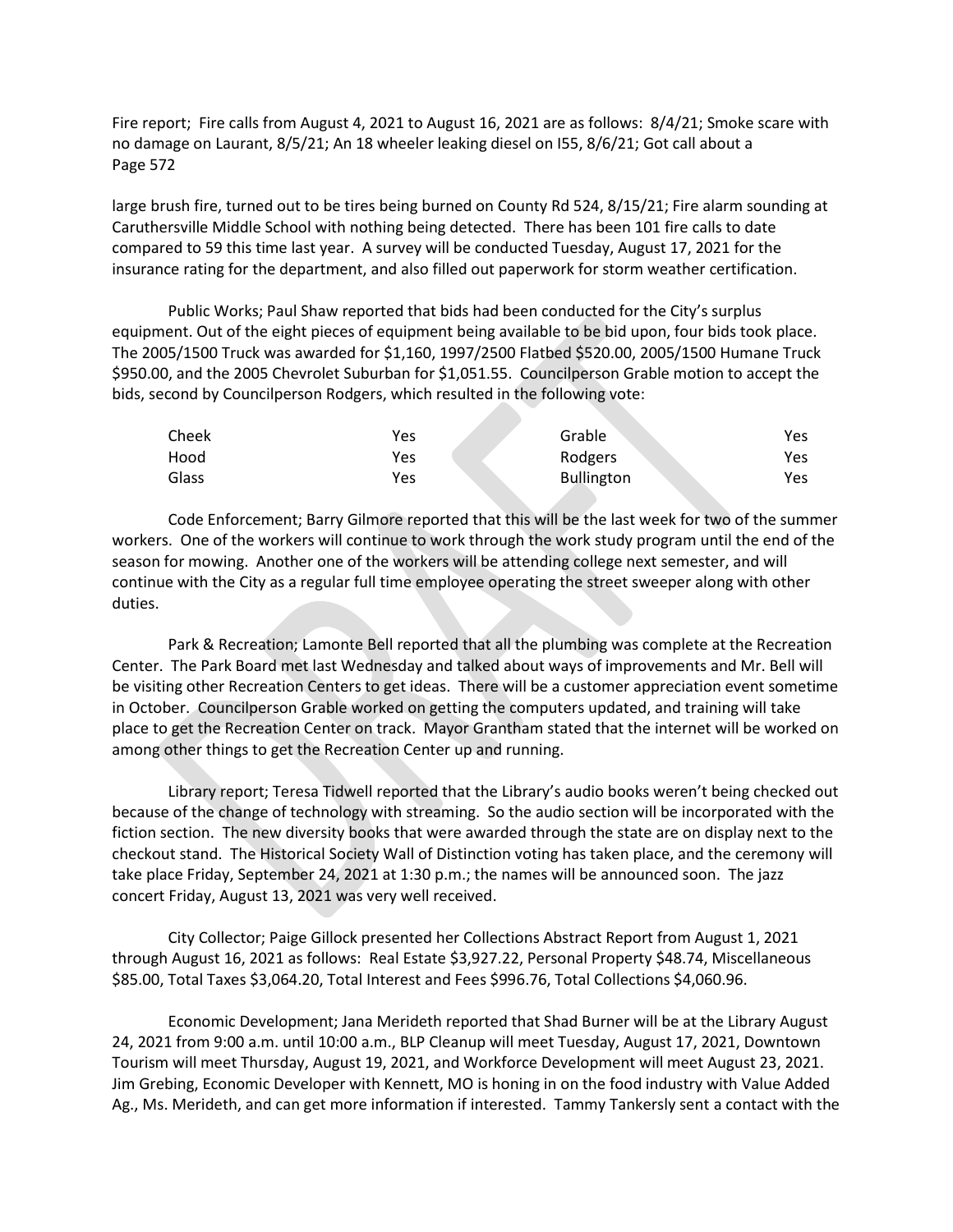governor's office if the City decides to celebrate being workforce ready. The Arts Council met with Gary Lucy about the Muriel on the north side of the Exchange building.

Jana Merideth presented the Council with some figures for the signs/planters as follows: Highway U at \$376.00 and Highway 84 at \$1,627.00. For the new one at the end of South Ward Figures are as follows: Seven cubes of brick/\$1,235.00, Masonry 26 bags/\$546.00, Four tons sand/\$240.00, Labor/\$2,700, Concrete footing 23' x 11' does not include lighting and irrigation nor the sign which can run from \$1,900.00 to \$2,200.00.

Ted Jones with Pollack Broadcasting contacted Ms. Merideth about videotaping footage within the City that will be played at the football games. Councilperson Grable motion to accept Highway U and Highway 84 pricing from Ronnie Huffman Masonry, second by Councilperson Bullington, which resulted in the following vote:

| Cheek | Yes | Grable            | Yes. |
|-------|-----|-------------------|------|
| Hood  | Yes | Rodgers           | Yes  |
| Glass | Yes | <b>Bullington</b> | Yes  |

Business From the Floor; Chief Tony Jones made mention of the lights in Kennett that change colors depending on the event with it being worth looking at for South Ward through grant funds.

Sharon Gardner wanted to thank the City for all it does, but was concerned about the paving on Collins. Mayor Grantham stated that there was paperwork submitted on how much it would cost to pave Collins, but far exceeded what was expected. Another bid would have to be submitted to proceed with the paving.

Charles Cain was concern about the tree growing out of the Historic Water Tower as to whether or not it was rooted. Paul Shaw said that it sprouted from under the seal from condensation. Mr. Cain can also asked about pressure washing the old paint off the Third St. Plant, which is in the works , the concentration was on the inside first. Mr. Cain asked about the trees growing in the gutters of the City Hall building, and the tree growing off the roof, which the summer workers are slotted to start on tomorrow.

## Introduction to Bills; **Bill No. 2021-03 Ordinance No. 2021-03 An Ordinance Of Caruthersville, Missouri, To Establish A Procedure To Disclose Potential Conflicts of Interest And Substantial Interests For Certain Officials**

Councilperson Bullington motion for the first reading by title only, second by Councilperson Cheek with all in favor. Councilperson Cheek motion for the second reading by title only, second by Councilperson Bullington with all in favor. The question being shall Bill No. 2021-03 pass and become law known as Ordinance 2021-03, which resulted on said question to wit:

| Cheek | Yes | Grable            | Yes |
|-------|-----|-------------------|-----|
| Hood  | Yes | Rodgers           | Yes |
| Glass | Yes | <b>Bullington</b> | Yes |